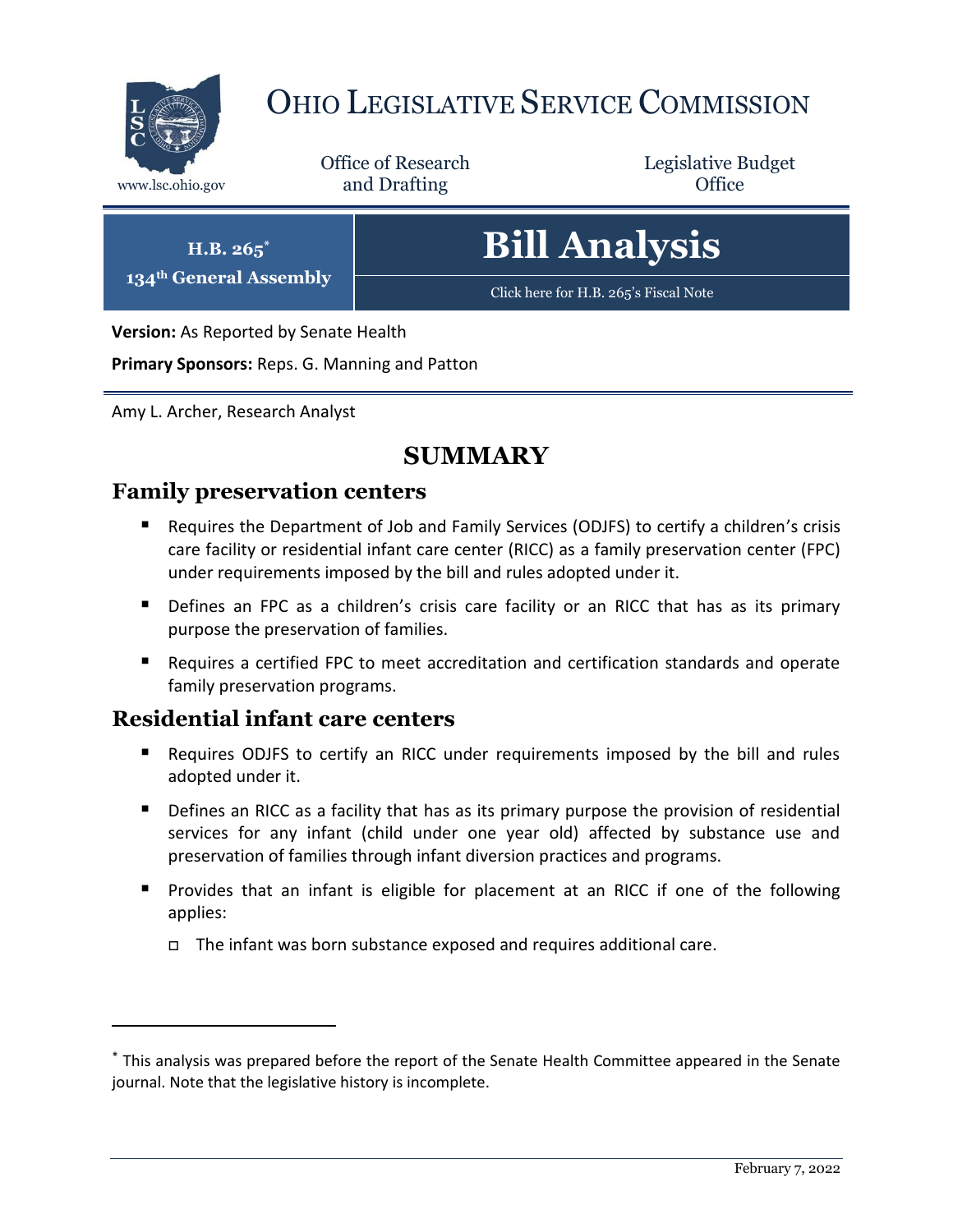- The infant's parent or caretaker requires additional education and support services regarding care for the infant;
- A public children services agency (PCSA) or private child placing agency (PCPA) requires additional time to determine placement of the infant.
- **IMPOLER 1.5 Imposes requirements regarding infant medical treatment, staffing, infant safe care plan** development, the provision of parenting education and family services, and dyad care and rooming-in.
- Permits an RICC that regularly maintains on its premises schedule II controlled substances to (1) maintain firearms at the facility, and (2) permit security personnel to bear firearms while on the facility's grounds.
- Specifies that an RICC does not have to (1) provide toilets or potty chairs, (2) comply with certain ODJFS rules, including, for example, those that regulate use of physical restraint and isolation and disciplinary procedures, and (3) require RICC-employed nurses to comply with ODJFS rules on first aid and cardiopulmonary resuscitation.
- **Specifies that the RICC compliance exclusions do not apply on and after the date that** ODJFS adopts rules under the bill.
- Permits an RICC to provide residential care to an infant placed by one of the following, having legal custody of the infant, for up to 90 consecutive days: (1) a parent, guardian, or legal custodian or (2) a PCSA or PCPA.

# **Children's crisis care facilities**

- Requires a certified children's crisis care facility to meet specified staff, medical service and space, parental education, transfer, and admissions-privacy requirements.
- Permits a facility to count administrative staff, interns, and volunteers toward required staff ratios in accordance with ODJFS rules for up to three hours and to use contracted transportation providers to transport preteens when necessary.
- Repeals the provision permitting a children's crisis care facility that regularly maintains on its premises schedule II controlled substances to (1) maintain firearms at the facility, and (2) permit security personnel to bear firearms while on the facility's grounds.
- Permits a preteen to be placed in a children's crisis care facility for up to 90 consecutive days, rather than, in current law, up to 60 consecutive days, except in certain situations.

# **Sex Offender Registration and Notification Law restriction**

- **Prohibits a person who is or has been convicted of or who pleads or pleaded guilty to a** sexually oriented offense or child-victim oriented offense from living within 1,000 feet of children's crisis care facility premises or RICC premises.
- Regarding residential premises located within 1,000 feet of children's crisis care facility premises or RICC premises: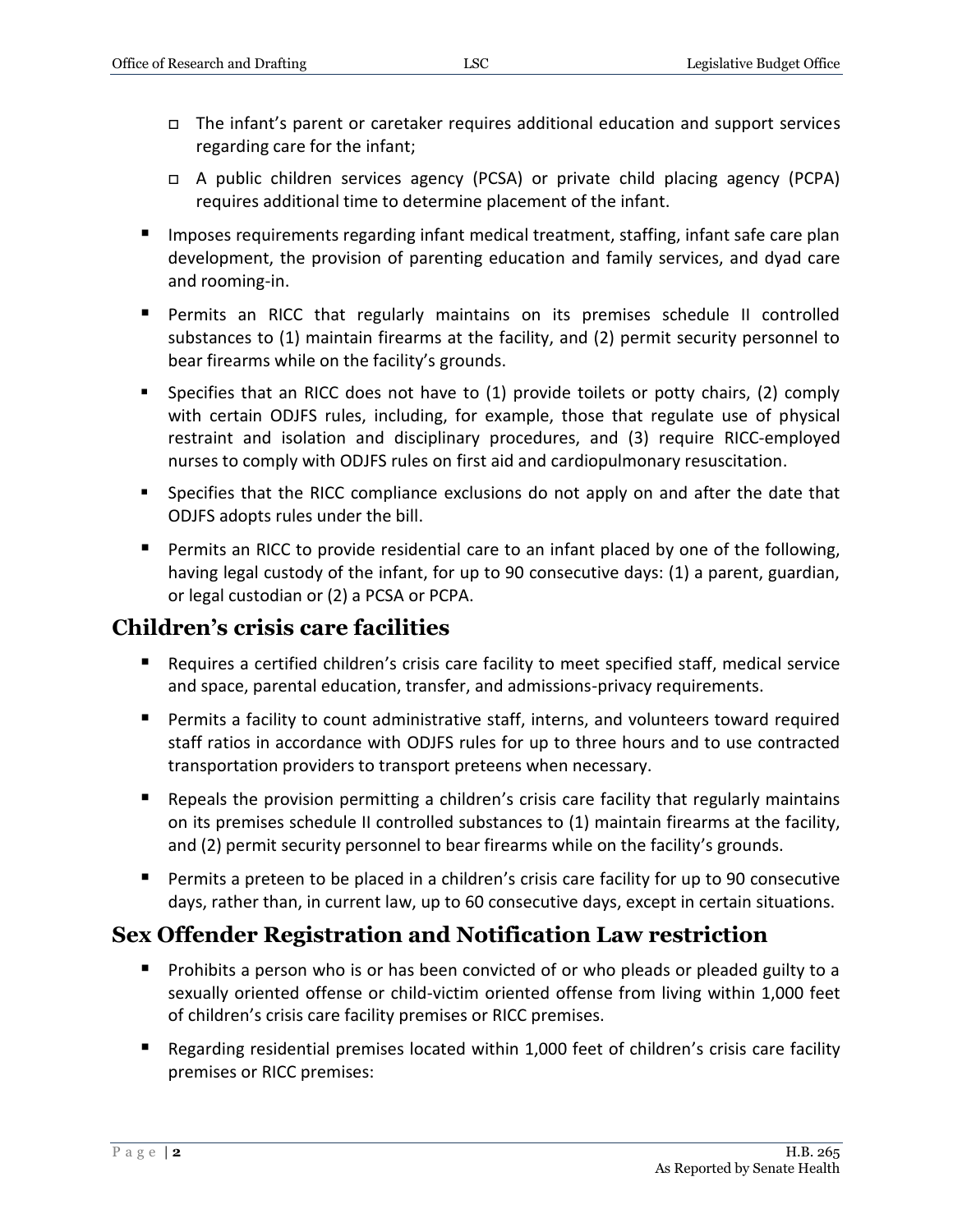- Specifies that a registered sex offender for a sexually oriented or child-victim oriented criminal offense who resides in or occupies, or any tenant who permits a registered sex offender to occupy, the residential premises, is subject to an action for forcible entry and detainer and rental agreement termination;
- Permits a landlord to bring an action for possession of residential premises if the tenant or occupant is a registered sex offender for a sexually oriented or child-victim oriented criminal offense;
- Prohibits a residential premises' tenant from permitting any person to occupy the residential premises, and authorizes the landlord to evict a tenant that violates the prohibition, if the person is a registered sex offender for a sexually oriented or childvictim oriented criminal offense.

#### **ODJFS**

- Prohibits the ODJFS Director from issuing a compliance waiver for any requirements for children's crisis care facility or FPC certification.
- **Provides that the ODJFS Director may suspend or revoke FPC or RICC certification if a** center violates or fails to comply with requirements imposed by the bill and by rules adopted under the bill.
- **Provides that the ODJFS Director may suspend or revoke a children's crisis care facility** certification if the facility violates or fails to comply with the requirements imposed by the bill or by the rules adopted under continuing law.
- Requires ODJFS to adopt rules for (1) FPC certification, not later than 90 days after the bill's effective date, and (2) RICC certification.
- **Permits ODJFS to apply for a federal grant under (1) the Family First Preservation** Services Act to assist certified children's crisis care facilities and RICCs, under the bill, and (2) the "Child Abuse Prevention and Treatment Act" to assist certified children's crisis care facilities, under continuing law, and RICCs, under the bill.

# **TABLE OF CONTENTS**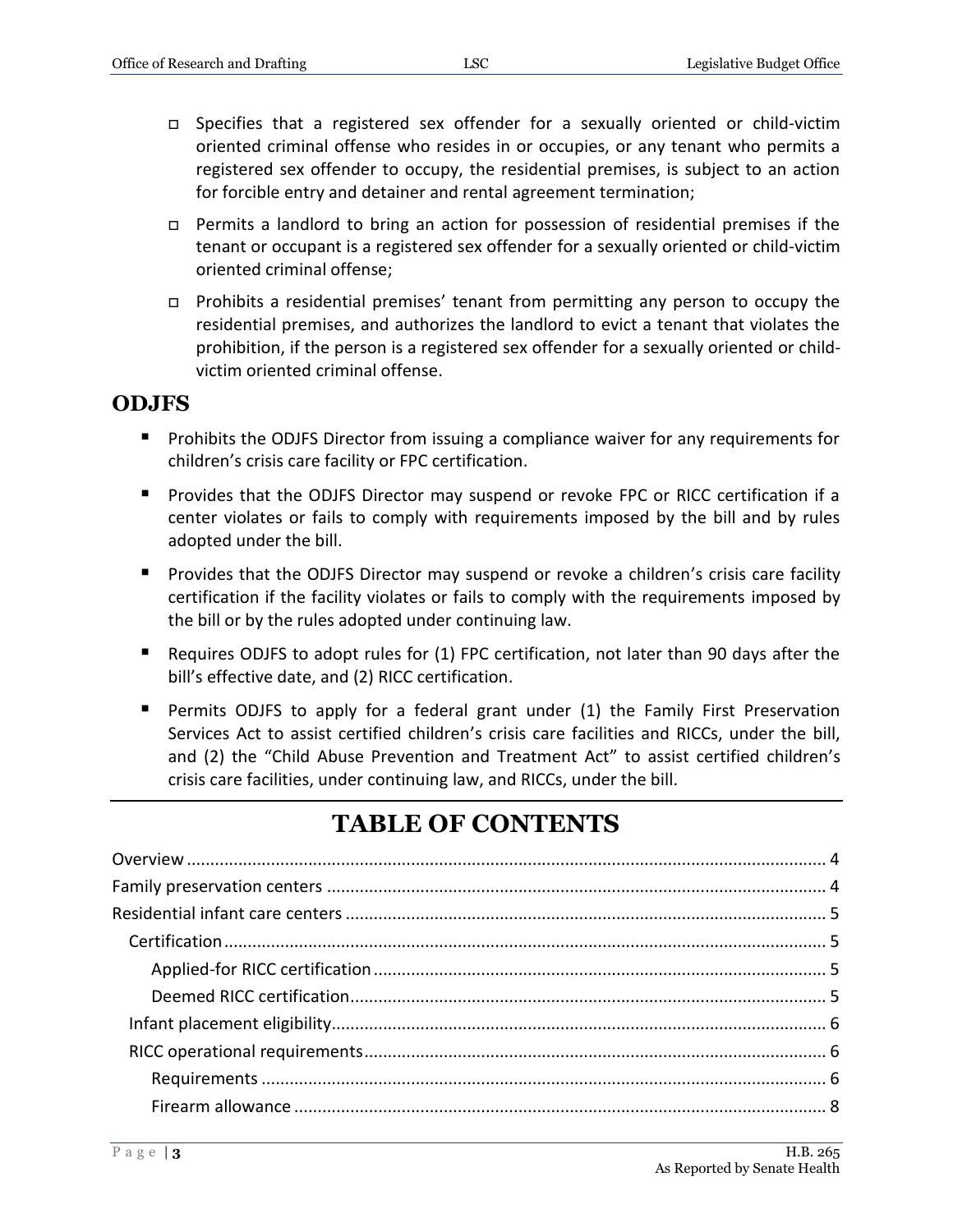# **DETAILED ANALYSIS**

Federal grant application [..........................................................................................................](#page-12-3) 13

# <span id="page-3-0"></span>**Overview**

The bill creates a certification for family preservation centers (FPCs) and residential infant care centers (RICCs). Further, a person who holds an active license for a children's crisis care facility or an RICC may be additionally certified as an FPC. The Department of Job and Family Services (ODJFS) Director must certify the person if the person complies with all FPC or RICC requirements imposed by the bill and by ODJFS rules adopted under it. The bill also (1) amends certain requirements for certified children's crisis care facilities and (2) restricts registered sex offenders for sexually oriented or child-victim oriented criminal offenses from living within 1,000 feet of children's crisis care facility premises or RICC premises.

# <span id="page-3-1"></span>**Family preservation centers**

The bill creates a certification for FPCs, defined as a certified children's crisis care facility or RICC that has as its primary purpose the preservation of families. A person who holds an active license to operate a children's crisis care facility or an RICC may apply to the ODJFS Director to obtain a certificate as an FPC. The Director must certify an FPC if the center complies with all FPC requirements imposed by the bill and by the rules adopted by ODJFS under the bill.

Under the bill, a certified FPC must do all of the following:

- Obtain and maintain accreditation under the Commission on Accreditation of Rehabilitation Facilities, the Joint Commission on Accreditation of Healthcare Organizations, or the Council on Accreditation for Children and Family Services;
- **D** Obtain and maintain certification by the Department of Mental Health and Addiction Services;
- **Provide family preservation programs informed by evidence-based practices, including** all of the following: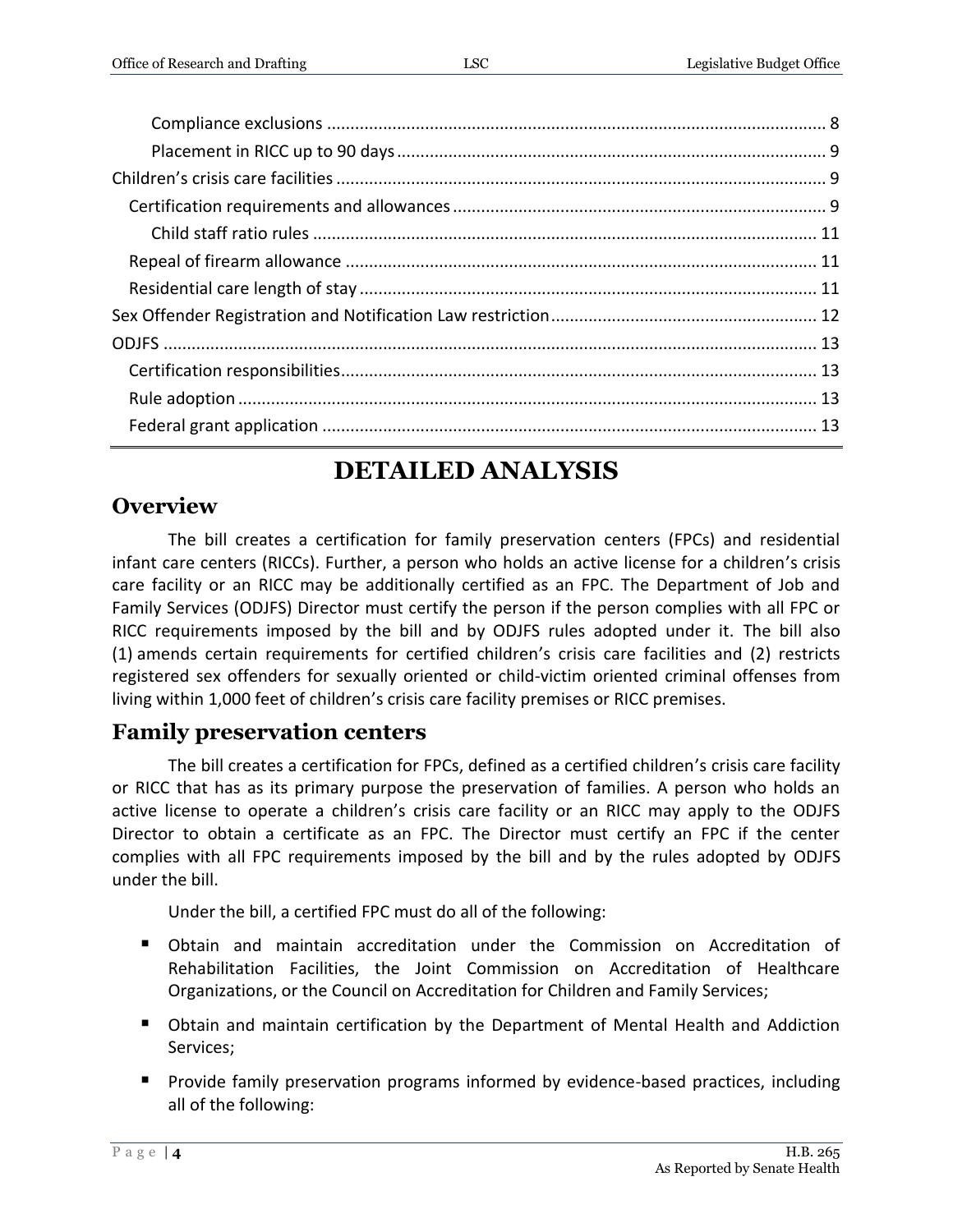- Family case management;
- □ Service referral and linkage;
- □ Parent education;
- $\Box$  Trauma screening and healing-centered interventions.<sup>1</sup>

#### <span id="page-4-0"></span>**Residential infant care centers**

#### <span id="page-4-1"></span>**Certification**

The bill creates certification as an RICC, defined as a facility that has as its primary purpose the provision of residential services for infants affected by substance use and the preservation of families through infant (a child under one year old) diversion practices and programs.<sup>2</sup>

#### **Applied-for RICC certification**

<span id="page-4-2"></span>A person who seeks to operate an RICC after the bill's effective date must apply to the ODJFS Director to obtain a certificate for the facility. The ODJFS Director is required to issue a certificate to such person if the center complies with all the RICC requirements imposed by the bill (see below, "**Infant placement eligibility**" and "**RICC operational requirements**") and, if applicable, those requirements imposed by the rules adopted by ODJFS under the bill (see below "**Rule adoption**").<sup>3</sup>

#### **Deemed RICC certification**

<span id="page-4-3"></span>A person who, on the bill's effective date, is operating a children's crisis care facility that has as its primary purpose the provision of residential services for infants affected by substance use and the preservation of families through infant diversion practices and programs, must be deemed an RICC by the ODJFS Director if it meets certain requirements under the bill. The Director must issue to such person a certificate to operate an RICC, if the center is in compliance with (1) all RICC requirements imposed by the bill (see below, "**Infant placement eligibility**" and "**RICC operational requirements**") and (2) all rules governing certification of children's crisis care facilities in effect on the bill's effective date, until ODJFS adopts rules governing certification of RICCs as required under the bill (see below "**Rule adoption**").

Once the ODJFS Director adopts the RICC certification rules, the deemed RICC facility issued a certificate must comply with the new rules rather than the existing children's crisis care facility certification rules.<sup>4</sup>

 $1$  R.C. 5103.61, 5103.611, 5103.612(A), and 5103.614.

 $2$  R.C. 5103.60.

 $3$  R.C. 5103.602(A) and 5103.603(A).

 $4$  R.C. 5103.602(B) and 5103.603(B); see, R.C. 5103.13(H).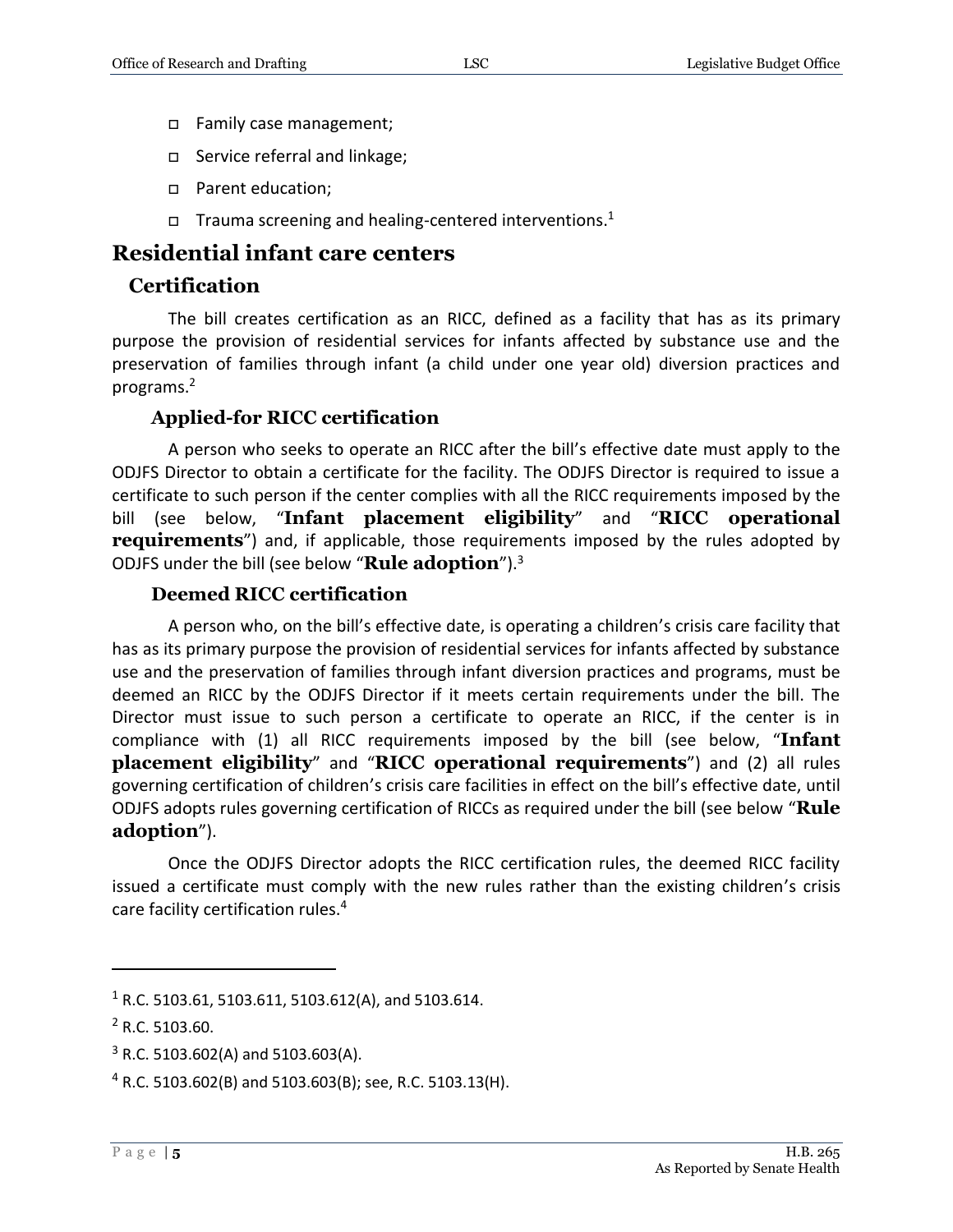# <span id="page-5-0"></span>**Infant placement eligibility**

The bill provides that an infant is eligible to be placed in an RICC if one of the following applies:<sup>5</sup>

- The infant was born substance exposed and requires additional care.
- **The infant's parent or caretaker requires additional education and support services** regarding care for the infant.
- A public children services agency (PCSA) or private child placing agency (PCPA) requires additional time to determine placement of the infant.

## <span id="page-5-2"></span><span id="page-5-1"></span>**RICC operational requirements**

#### **Requirements**

Under the bill, an RICC must do the following:<sup>6</sup>

- If using medication to treat infants, hold a terminal distributor of dangerous drugs license issued by the State Board of Pharmacy;
- Comply with all ODJFS rules imposing staffing requirements for children's residential centers, group homes, and residential parenting facilities, except those rules for which RICCs are exempted under the bill; $<sup>7</sup>$ </sup>
- Develop a plan of safe care, in accordance with the federal "Comprehensive Addiction and Recovery Act of 2016,"<sup>8</sup> for an infant born substance exposed, as follows:
	- Assist with the health and substance use disorder treatment needs of the infant and affected family or caregiver;
	- □ Develop and implement a program to monitor, support, and connect affected families or caregivers through the provision of and referral to appropriate services for the infant and affected family or caregiver.
- Develop and implement a program for parents and caregivers that, either individually or in a group setting, teaches parenting skills, bonding, and caring for the infant's special needs.
- Require both of the following:

<sup>5</sup> R.C. 5103.608.

 $6$  R.C. 5103.6010.

<sup>7</sup> R.C. 5103.6011; Ohio Administrative Code (O.A.C.) 5101:2-9-02.

<sup>&</sup>lt;sup>8</sup> "Comprehensive Addiction and Recovery Act of 2016," Pub. L. No. 114-198.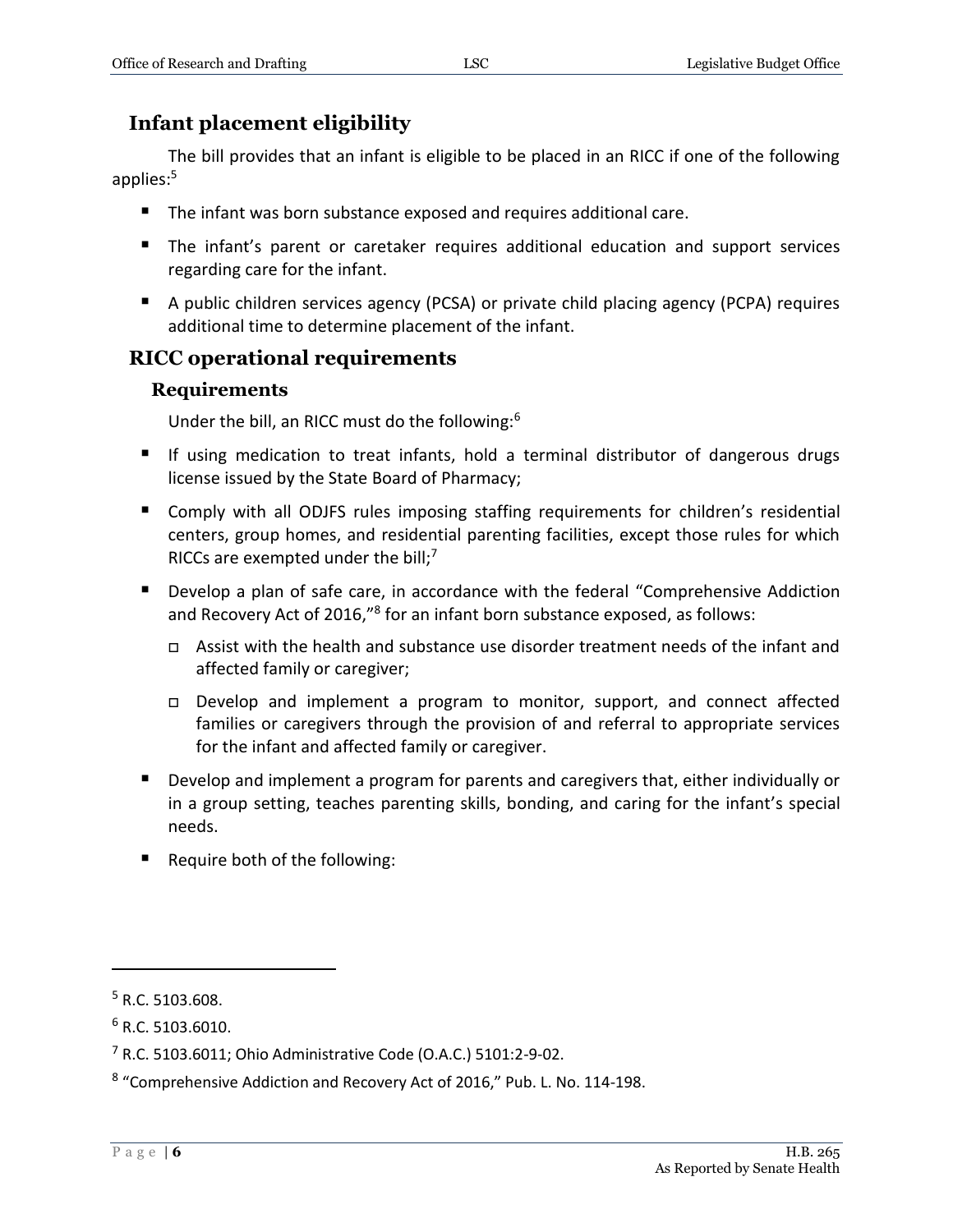- Child-care staff, volunteers, and interns in positions responsible for the daily direct care or supervision of children to be at least 18 years old with a high school diploma or a certificate of high school equivalence;
- $\Box$  Volunteers and interns who are under age 21 to be supervised.
- Request a criminal records check for volunteers and interns;
- Employ registered nurses, patient care assistants, or licensed professional nurses to meet required child-to-staff ratios;
- **Require the center's peer supporter, family advocate, licensed social worker, licensed** independent social worker, licensed professional counselor, or licensed professional clinical counselor to do the following:
	- $\Box$  Provide wraparound services to affected family and caregivers;
	- Coordinate and cooperate with any transferring hospital, PCSA, or PCPA;
	- Refer affected families or caregivers to appropriate services for support and aftercare;
	- Follow up with affected families and caregivers following the infant's discharge.
- Encourage employee-supervised dyad care and permit one of the infant's parents or caregivers to room-in with the infant for bonding and education;
- Regarding dyad care and rooming-in:
	- □ Provide all of the following:
		- A single bed and all necessary bed sheets, pillow cases, pillows, and blankets;
		- $\bullet$  All meals and snacks, which must be provided in a designated family kitchen area if the center has such an area;
		- A minimum of one private shower and toilet for the use of the parents or caregivers who are rooming-in.
	- □ Notify the parent or caregiver that the RICC's rules and policies must be followed or rooming-in may be restricted or canceled.
- Have one bathing room for every six infants that includes a minimum of one hip level bathtub with hot and cold water, one changing station, and a door with a full-length glass window for safety and observation;
- Meet the child-to-staff ratio of at least one awake child-case staff on duty at all times for every five infants;
- Use cribs and other infant sleep products that meet the U.S. Consumer Product Safety Commission's safety standards for safe sleep;
- Follow the Ohio Department of Health's Safe Sleep Education Program recommendations.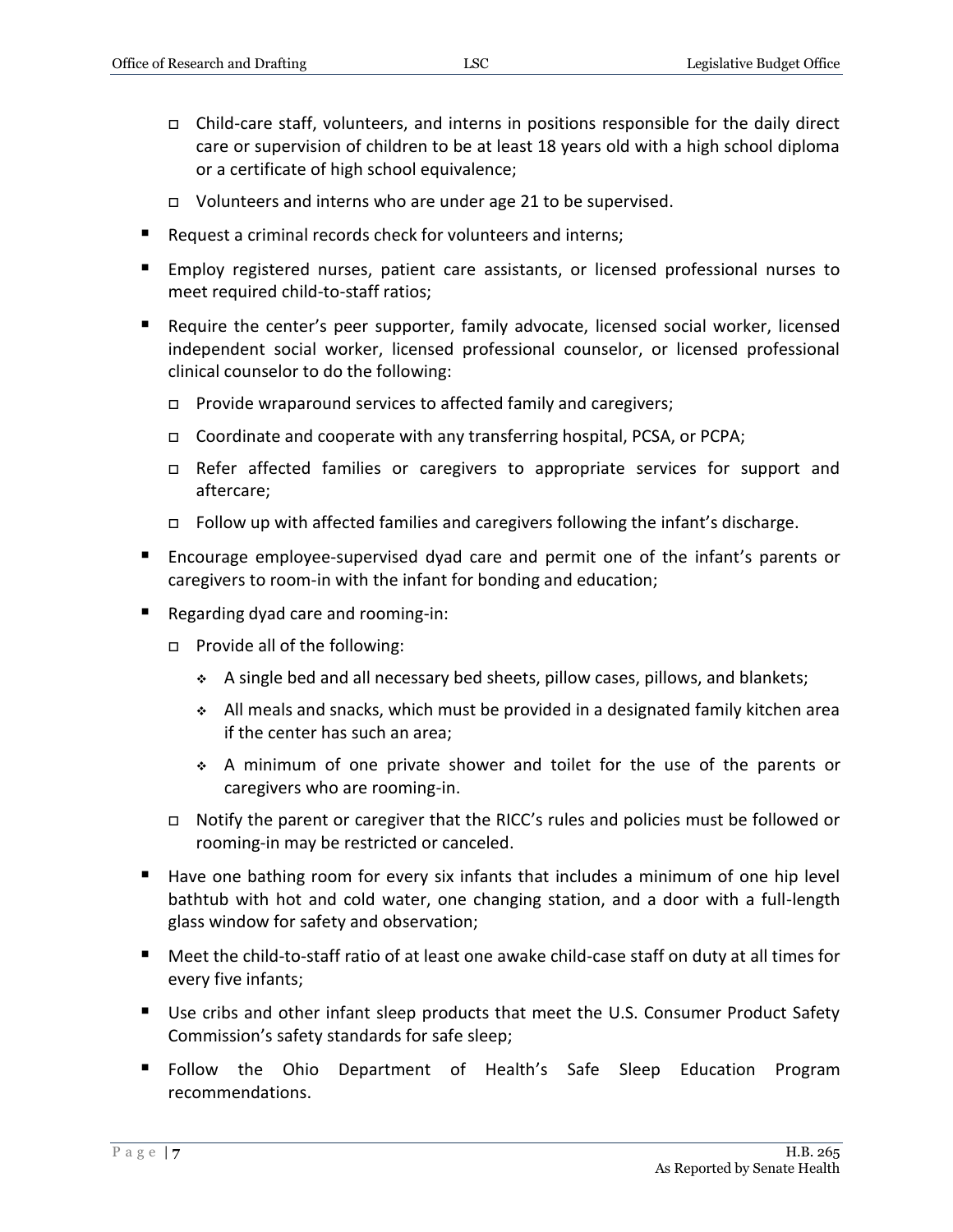Additionally, an RICC is prohibited from counting volunteers and interns to meet childto-staff ratios, except for in emergency situations, including an extremely ill staff member.<sup>9</sup>

#### **Firearm allowance**

<span id="page-7-0"></span>The bill permits an RICC that regularly maintains on its premises schedule II controlled substances to do both of the following:

- **Maintain firearms at the facility;**
- Permit security personnel to bear firearms while on the facility's grounds.<sup>10</sup>

#### <span id="page-7-1"></span>**Compliance exclusions**

The bill specifies than an RICC cannot be required to do the following:

- **Provide toilets or potty chairs for infants;**
- Comply with ODJFS rules that regulate the following:
	- $\Box$  Use of physical restraint and isolation of a child by a child care staff;
	- Disciplinary procedures;
	- The provision, acquisition, and control of a child's personal belongings, including clothing, footwear, and personal toiletry supplies;
	- Instruction on good habits of personal care, hygiene, and grooming;
	- Activities applicable to noninfant children, including assigning a child appropriate daily tasks or work assignments, making school arrangements, encouraging participation in community, school, recreational, and cultural heritage activities, practicing the child's religious faith, and teaching the child tasks and skills required for life in a community;
	- Provision of foods and meals in accordance with the dietary requirements of noninfant children;
	- Facility dining areas, bathrooms, and certain bedroom requirements, including, for example, regarding same-sex children sleeping arrangements, restrictions on nonambulatory children from sleeping above a building's entry level, live-in staff bedrooms, and use of bunk beds;
	- Completion of an "ODJFS Medical Statement for Child Care Staff in Residential Facilities" by a specified health care professional within six months prior to employing any person who will have direct contact with children;
	- □ Community engagement plans;

 $9$  R.C. 5103.6012.

 $10 R.C. 5103.6016.$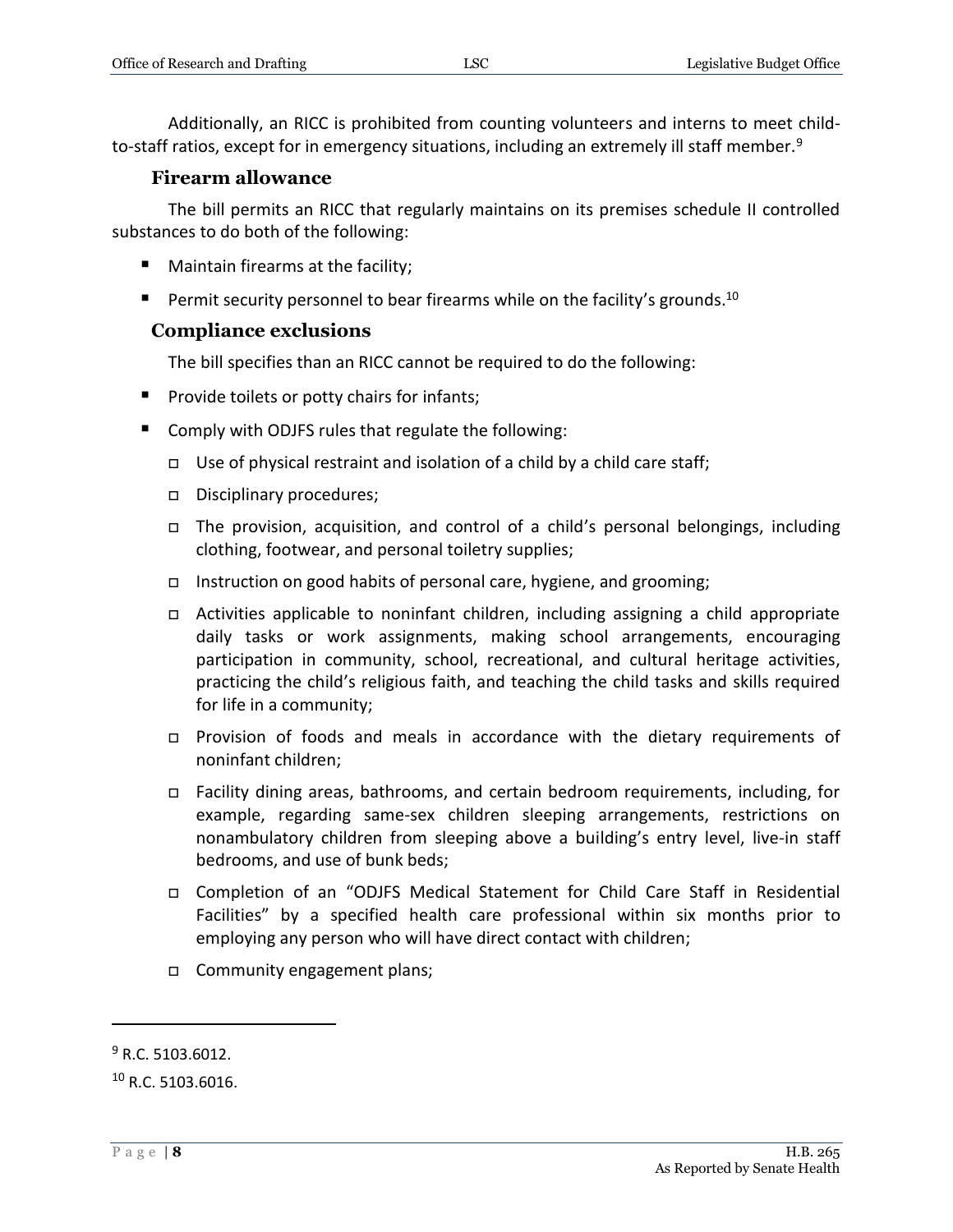- $\Box$  Private, nonprofit therapeutic wilderness camps.
- Require registered nurses and licensed professional nurses employed by the RICC to comply with ODJFS rules requiring child care staff to possess a current American Red Cross, American Heart Association, or equivalent first aid and cardiopulmonary resuscitation (CPR) certification that is applicable to the age and size of the children able to be served in the facility.

The abovementioned exclusions do not apply on and after the date that ODJFS adopts rules under the bill (see below, "**Rule adoption**").<sup>11</sup>

#### **Placement in RICC up to 90 days**

<span id="page-8-0"></span>An RICC may provide residential care to an infant for up to 90 consecutive days if the infant was placed by any of the following with legal custody of the infant:

- A parent, guardian, or legal custodian;
- A PCSA;
- $\blacksquare$  A PCPA.<sup>12</sup>

# <span id="page-8-1"></span>**Children's crisis care facilities**

Under continuing law, a children's crisis care facility is a facility that provides as its primary purpose residential and other care to one or more preteens either voluntarily placed by a parent or caretaker facing a crisis, or placed by a PCSA or PCPA with legal or permanent custody in an emergency, requiring the placement.<sup>13</sup> Under the bill, a children's crisis care facility does not include any RICCs, as an entity deemed a RICC can no longer be licensed as a child care facility.<sup>14</sup> Continuing law requires a children's crisis care facility to be certified by the ODJFS Director in order to operate or hold itself out as such a facility.<sup>15</sup>

#### <span id="page-8-2"></span>**Certification requirements and allowances**

Under the bill, a certified children's crisis care facility must do the following:<sup>16</sup>

- Employ a licensed social worker, a licensed independent social worker, a licensed professional counselor, or a licensed professional clinical counselor;
- Require, if pediatric medical service is provided at the facility, the following for the provision of pediatric medical service:

<sup>11</sup> R.C. 5103.6011.

<sup>12</sup> R.C. 5103.609.

 $13$  R.C. 5103.13(A)(1)(a).

 $14$  R.C. 5103.13(A)(1)(b)(iii).

 $15$  R.C. 5103.13(B).

<sup>16</sup> R.C. 5103.13(E).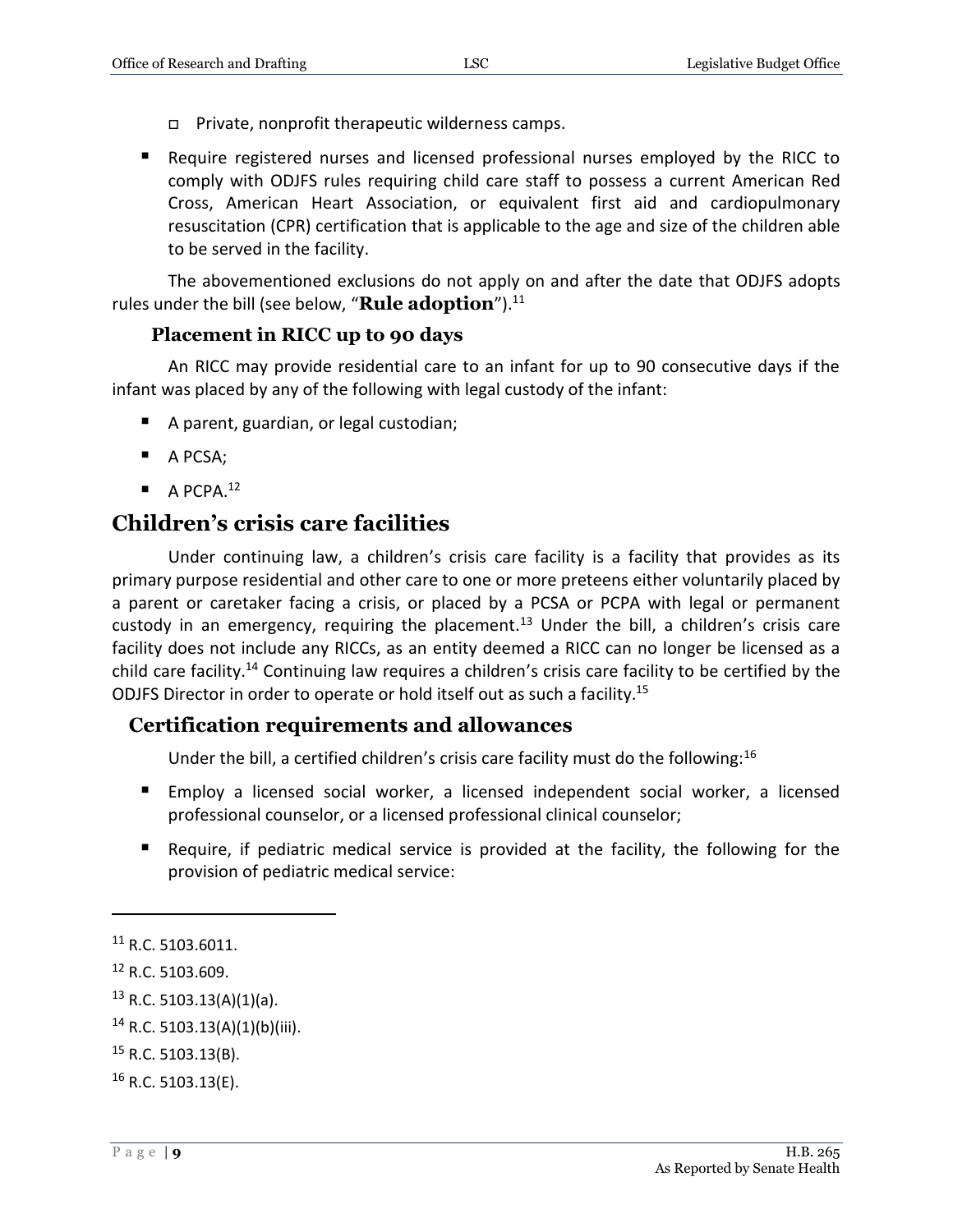- □ Medical service to be provided by a qualified, licensed, and insured medical professional;
- □ All staff, volunteers, and interns to comply with the privacy requirements of the federal Health Insurance Portability and Accountability Act (HIPAA);
- If a preteen is admitted by the preteen's parent or caretaker, and if the preteen requires ongoing medical care following discharge from the facility, a medical professional or licensed social worker to make the medical professional's or social worker's best effort to ensure the parent or caretaker is competent to provide the ongoing care;
- The facility to have a dedicated and private enclosed space for the purpose of a medical professional to receive and treat patients, and that contains a sink or tub, medical exam table, medical record system, and pediatric medical equipment.
- Require, if a preteen is admitted by the preteen's parent or caretaker, the facility's licensed social worker, licensed independent social worker, licensed professional counselor, or licensed professional clinical counselor to make their best efforts to ensure the parent or caretaker is competent in the basic parenting skills needed to care for the preteen;
- Require only a transfer summary for the transfer of a preteen from one certified facility location to another, if the facility has more than one location;
- Require the facility to have a dedicated and private enclosed space for completing required admission paperwork and medical forms;
- Require the facility to develop a visitation plan for the preteen's parent or caretaker while residential care is being provided, which must occur during awake hours and not include overnight visits, for the parent or caretaker with the parent's or caretaker's preteen.

The bill defines "pediatric medical service" as medical service required to be provided by, or with oversight from, a licensed medical professional, including prescribing medication, administering rectal or intravenous medication, and outpatient laboratory service, and providing for sick visits, on-site well child exams, and children assisted by medical technology.<sup>17</sup>

Additionally, the bill permits a facility to do the following: $^{18}$ 

- Count administrative staff, interns, and volunteers toward child staff ratios required under ODJFS rules (see "**Child staff ratio rules**," below) for up to three hours, if they meet the following requirements:
	- $\Box$  Completed training in the mission of the children's crisis care facility;

 $17$  R.C. 5103.13(A)(3).

 $18$  R.C. 5103.13(F).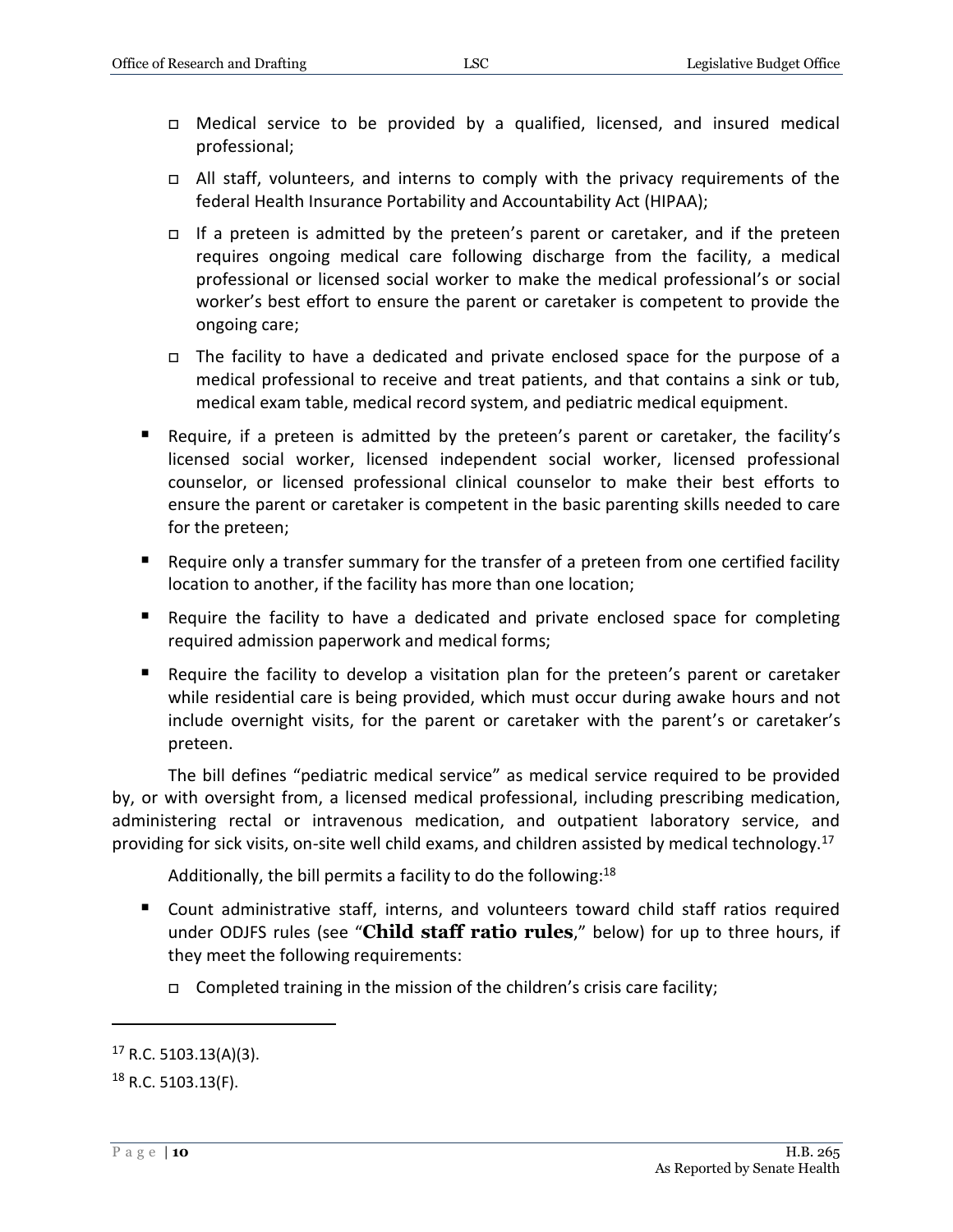- Completed training required under ODJFS rules governing staff development and evaluation;<sup>19</sup>
- □ Are supervised by facility staff.
- Use contracted transportation providers, on whom criminal records checks have been conducted in accordance with Ohio's criminal background check law, to transport preteens, if necessary for the facility to maintain required child staff ratios.

#### **Child staff ratio rules**

<span id="page-10-0"></span>ODJFS rules require an agency operating a children's crisis care facility to reasonably assure that child care staff persons are assigned to care for the same group of children each day and must adhere to the following child staff ratios (which include staff persons' children):

- For children under the age of six years, at least one child care staff person on duty during awake hours for every five children or fraction thereof;
- For children over the age of six years, at least one child care staff person on duty during awake hours for every six children or fraction thereof;
- For children ages zero to 12, at least one awake child care staff person on duty during sleeping hours for every eight children or fraction thereof;
- When a group of children includes children from more than one of the above listed age groups, the staff-to-child ratio must be determined according to the age of the youngest child within any group of children;
- There must be at least two staff members on duty at all times when children are present in a facility.<sup>20</sup>

#### <span id="page-10-1"></span>**Repeal of firearm allowance**

The bill repeals the provision permitting a children's crisis care facility that regularly maintains on its premises schedule II controlled substances to do both of the following:

- **Maintain firearms at the facility;**
- **Permit security personnel to bear firearms while on the facility's grounds.**<sup>21</sup>

#### <span id="page-10-2"></span>**Residential care length of stay**

The following table shows the periods of time, under the bill and current law, for which a facility may provide residential care to a preteen, as applicable:<sup>22</sup>

<sup>19</sup> O.A.C. 5101:2-9-03.

 $20$  O.A.C. 5101:2-9-36(G).

 $21$  R.C. 5103.6016.

<sup>22</sup> R.C. 5103.13(D).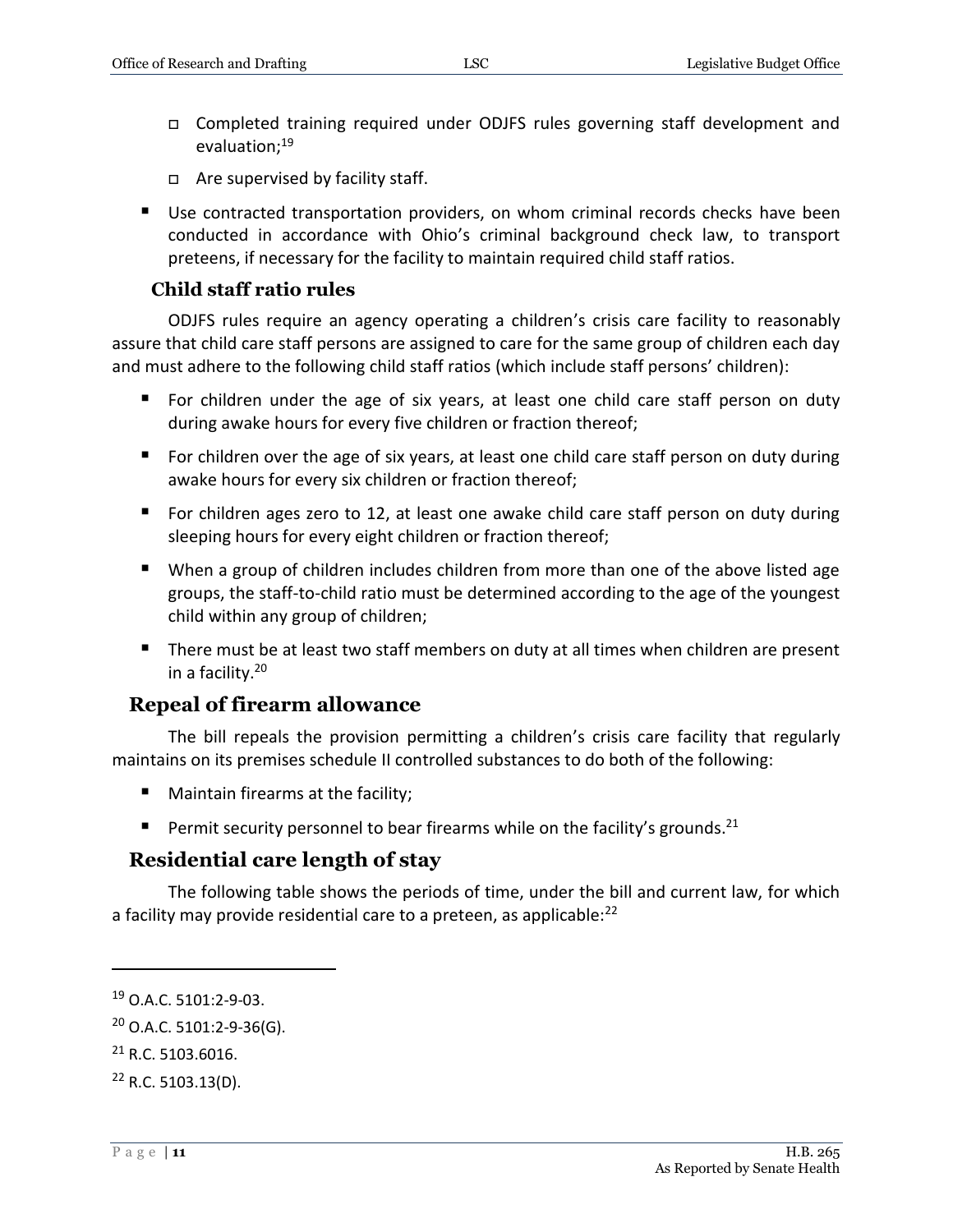| H.B. 265                                                                                                                                     | <b>Current law</b>                                                                                                                                                                                                                                                                                                                                                                                                                                                                                                |
|----------------------------------------------------------------------------------------------------------------------------------------------|-------------------------------------------------------------------------------------------------------------------------------------------------------------------------------------------------------------------------------------------------------------------------------------------------------------------------------------------------------------------------------------------------------------------------------------------------------------------------------------------------------------------|
| Up to 120 days in a calendar year.                                                                                                           | Up to 120 days in a calendar year.                                                                                                                                                                                                                                                                                                                                                                                                                                                                                |
| Up to 90 consecutive days, which must include the<br>aggregate of days spent at different facility<br>locations if a preteen is transferred. | Up to 60 consecutive days, except:<br>If placed by a PCSA or PCPA (in such case it<br>is 14 consecutive days - see below); or<br>If not placed by a PCSA or PCPA and if the<br>٠<br>preteen's parent or caretaker has mental<br>or physical health issues or is incarcerated<br>(in such case it is 90 consecutive days - see<br>below).<br>Up to 90 consecutive days, if not placed by a PCSA<br>or PCPA and if the preteen's parent or caretaker<br>has mental or physical health issues or is<br>incarcerated. |
| Up to 14 consecutive days for a PCSA or PCPA<br>placement.                                                                                   | Up to 14 consecutive days for a PCSA or PCPA<br>placement.                                                                                                                                                                                                                                                                                                                                                                                                                                                        |

# <span id="page-11-0"></span>**Sex Offender Registration and Notification Law restriction**

The bill prohibits a person who is convicted of, was convicted of, pleads guilty to, or pleaded guilty to a sexually oriented offense or a child-victim oriented offense from living within 1,000 feet of children's crisis care facility premises or RICC premises. If an offender violates this prohibition, an owner or lessee of real property that is located within 1,000 feet of those premises, or the local prosecuting authority that has jurisdiction over the place at which the person establishes the residence or occupies the residential premises, has a cause of action for injunctive relief against the person. The plaintiff cannot be required to prove irreparable harm in order to obtain the relief.

Further, under the bill, regarding residential premises located within 1,000 feet of children's crisis care facility premises or RICC premises, the following apply:

- A registered sex offender for a sexually oriented or child-victim oriented criminal offense who resides in or occupies, or any tenant who permits such a registered sex offender to occupy, residential premises located within 1,000 feet of those premises, is subject to an action for forcible entry and detainer and rental agreement termination.
- A landlord is permitted to bring an action for possession of residential premises if the tenant or occupant is a registered sex offender for a sexually oriented or child-victim oriented criminal offense, unless the dwelling unit is occupied by a student tenant.
- **Prohibits a residential premises' tenant from permitting any person to occupy the** residential premises, and authorizes the landlord to evict a tenant that violates the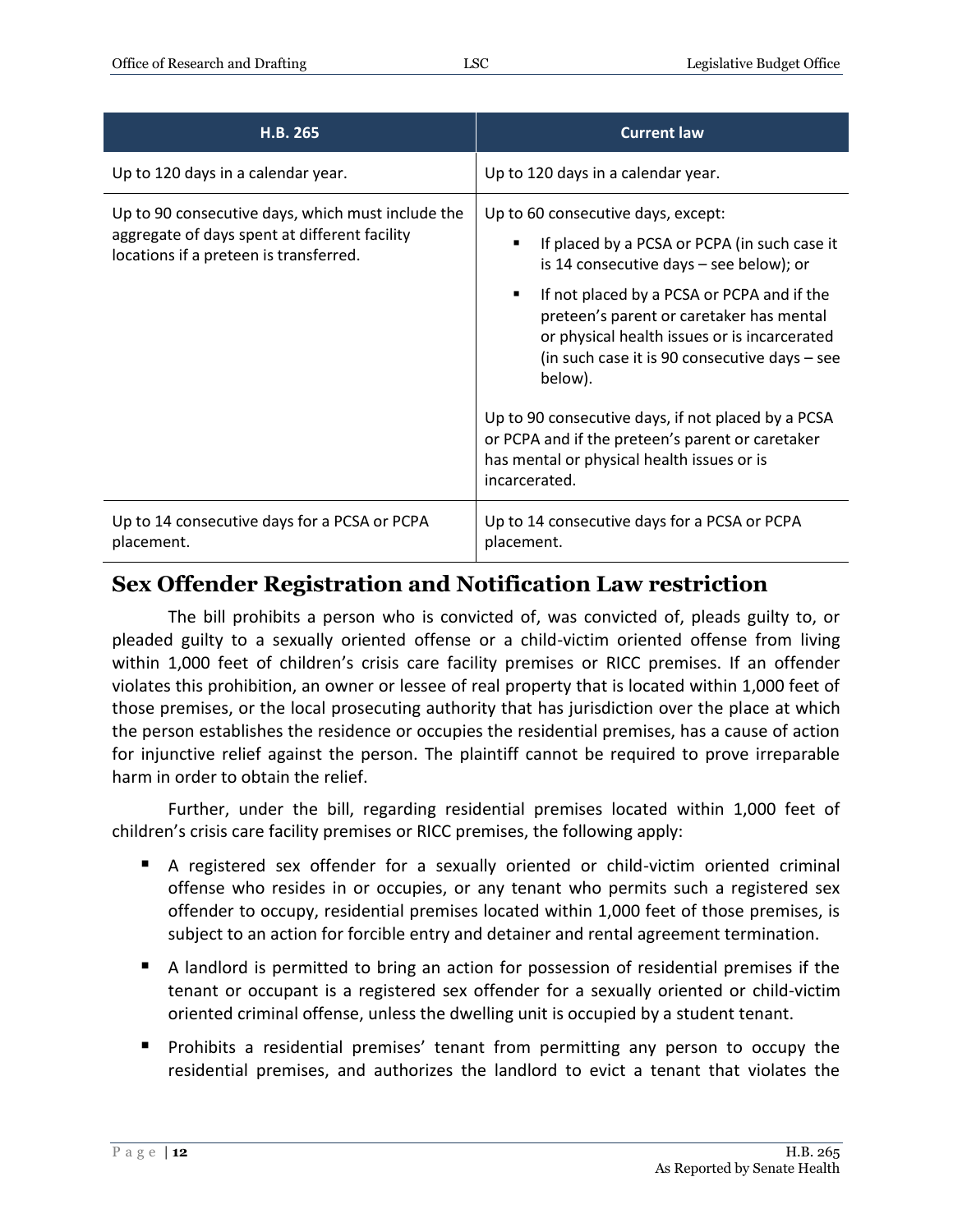prohibition, if the person is a registered sex offender for a sexually oriented or childvictim oriented criminal offense.

"Children's crisis care facility premises" means both:

- The parcel of real property on which any children's crisis care facility is situated; and
- Any grounds, play areas, and other facilities of a children's crisis care facility that are regularly used by the children served by the facility.

"Residential infant care center premises" means both:

- The parcel of real property on which any RICC is situated; and
- Any grounds, play areas, and other facilities of a RICC that are regularly used by the children served by the center. $23$

## <span id="page-12-0"></span>**ODJFS**

#### <span id="page-12-1"></span>**Certification responsibilities**

Under the bill, the ODJFS Director cannot issue a waiver to a person for compliance with any of the children's crisis care facility or FPC requirements imposed by the bill and by ODJFS rules adopted under it.<sup>24</sup> The ODJFS Director may suspend or revoke FPC or RICC certification if the FPC or RICC violates or fails to comply with requirements imposed by the bill or the applicable rules.<sup>25</sup> The bill also permits the ODJFS Director to suspend or revoke a children's crisis care facility certification if, in addition to violating the length of residential care prohibitions and certification requirements imposed under continuing law, the facility violates or fails to comply with the requirements imposed by the bill or by rules adopted under continuing law.<sup>26</sup>

## <span id="page-12-2"></span>**Rule adoption**

The bill requires the ODJFS Director to adopt rules for (1) FPC certification, no later than 90 days after the bill's effective date, and (2) RICC certification.<sup>27</sup>

#### <span id="page-12-3"></span>**Federal grant application**

The bill permits ODJFS to apply, for the purpose of assisting certified children's crisis care facilities and RICCs, to the U.S. Secretary of Health and Human Services for a federal grant under the "Family First Prevention Services Act." ODJFS is also permitted to apply, for the purpose of assisting RICCs, under the bill, and children's crisis care facilities, under continuing

<sup>23</sup> R.C. 1923.02, 2950.034, 5321.03, and 5321.051.

<sup>&</sup>lt;sup>24</sup> R.C. 5103.13(C)(2)(b) and 5103.612(B).

<sup>&</sup>lt;sup>25</sup> R.C. 5103.6017 and 5103.615.

 $26$  R.C. 5103.13(G).

<sup>27</sup> R.C. 5103.6018 and 5103.617.